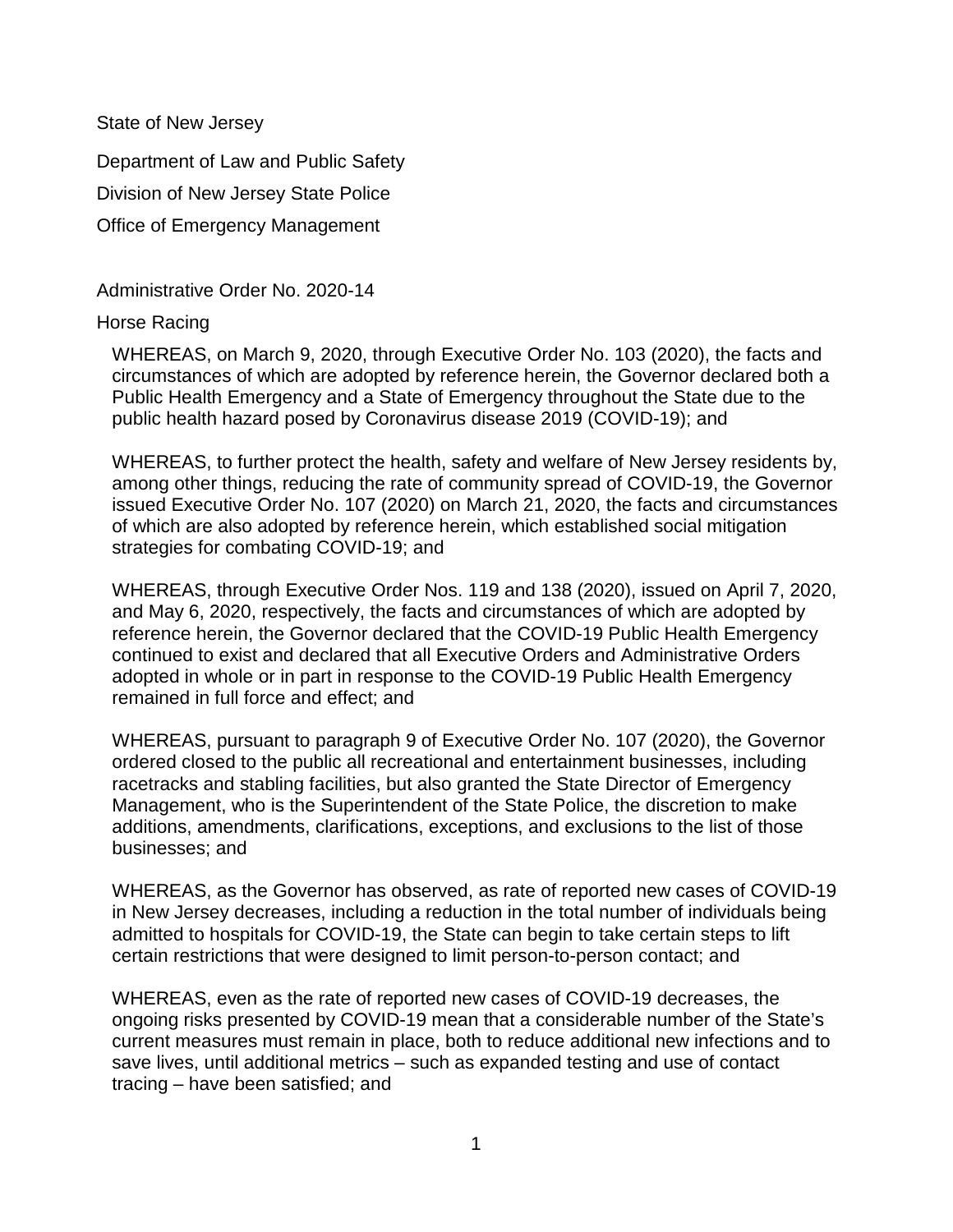WHEREAS, horse racing can be conducted without the presence of spectators and in a manner that minimizes the risks of spreading COVID-19;

NOW, THEREFORE, I, Patrick J. Callahan, State Director of Emergency Management, hereby ORDER as follows:

- 1. Racetracks that were closed to the public under Paragraph 9(b) of Executive Order No. 107 (2020) are permitted to conduct racing activities and stabling as of 6:00 a.m. on June 1, 2020 in accordance with the provisions of Paragraph 2 of this Order. The remaining provisions of Paragraph 9(b), including the requirement that racetracks and stabling facilities be closed to the public, remain in effect.
- 2. By 5:00 p.m. on May 31, 2020, racetrack permit holders that conduct racing shall adopt policies that include, at minimum, the following requirements regarding racetrack operations:
	- a. Prohibit non-essential individuals, which shall be narrowly defined by the racetrack permit holder in the policy, from entering racetracks, stables, and related facilities;
	- b. Require the use of appropriate social distancing measures for individuals picking up or delivering equipment or materials;
	- c. Require individuals to practice social distancing and maintain six feet or more between them, wherever feasible;
	- d. Place restrictions on areas of the racetrack, including stabling facilities, as necessary, to limit person-to-person interactions;
	- e. Require horses to be placed in stalls at least six feet apart, wherever feasible, to minimize human-to-human interaction;
	- f. Stagger entry where practicable to limit the number of individuals entering and leaving racetracks, stables, New Jersey Racing Commission (NJRC) offices at the racetrack, the paddock, the detention barn, and any other facilities concurrently;
	- g. Limit occupancy in restrooms to avoid over-crowding and maintain social distancing through signage;
	- h. Limit meetings, including but not limited to race reviews with NJRC officials, to groups of 10 people or fewer;
	- i. Require infection control practices, such as regular hand washing, coughing and sneezing etiquette, and proper tissue usage anddisposal;
	- j. Provide sanitization materials, such as hand sanitizer and sanitizing wipes, to everyone entering the racetrack, including stabling facilities;
	- k. Prohibit the sharing of horse racing equipment and gear, including but not limited to leads, water buckets, and tack;
	- l. Require everyone entering the racetrack, including stabling facilities, to wear cloth face coverings, in accordance with Centers for Disease Control (CDC) recommendations, except where doing so would inhibit the individual's health or by a jockey while racing, and require everyone to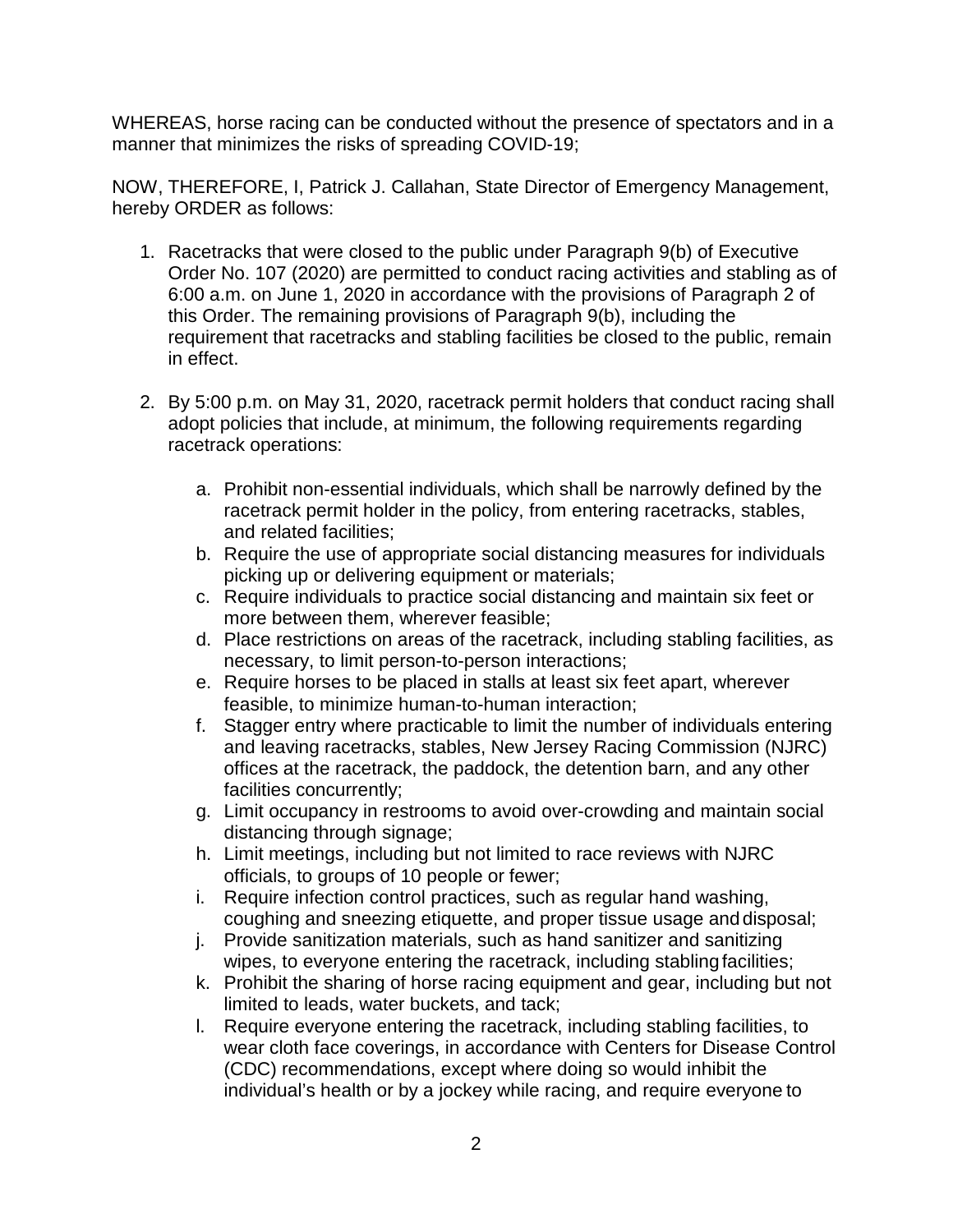wear gloves while on the premises. Nothing in the stated policy should prevent anyone from wearing a surgical-grade mask or other more protective face covering if the individual is already in possession of such equipment. Where an individual declines to wear a face covering on the premises due to a medical condition that inhibits such usage, the individual shall not be required to produce medical documentation verifying the stated condition;

- m. Conspicuously post signage with the social distancing, hygiene, and mask and glove requirements throughout the racetrack, including stabling facilities;
- n. Require frequent sanitization of high-touch areas including, at minimum, the following cleaning protocols:
	- i. Routinely clean and disinfect all high-touch areas in accordance with the Department of Health (DOH) and CDC guidelines, particularly in spaces that are accessible to staff, jockeys, trainers, veterinarians, NJRC employees, or other individuals, including, but not limited to, restroom and locker facilities, counter tops, hand rails, door knobs, other common surfaces, safety equipment, and other frequently touched surfaces including horse racing equipment, and ensure cleaning procedures following a known or potential exposure in compliance with CDC recommendations;
	- ii. Clean and disinfect all equipment related to horse racing in accordance with CDC and DOH guidelines; and
	- iii. Train and equip everyone responsible for sanitization to perform the above protocols effectively and in a manner that promotes the safety of everyone at the racetrack;
- o. Immediately eject any person from the racetrack, including the stabling facility, who refuses to comply with the policy implemented by the racetrack in accordance with this Order;
- p. Immediately separate and send home anyone who appears to have symptoms consistent with COVID-19 illness upon arrival at the racetrack, including stabling facilities, or who becomes sick during the day;
- q. Promptly notify any known person on the premises of the racetrack, including stabling facilities, of any known exposure to COVID-19 at the racetrack, including stabling facilities, consistent with the confidentiality requirements of the Americans with Disabilities Act and any other applicable laws;
- r. Provide individuals with break time for handwashing throughout the day;
- s. Clean and disinfect the racetrack, including stabling facilities and the NJRC offices at the racetrack, in accordance with CDC guidelines when anyone at the site has been diagnosed with COVID-19 illness; and
- t. Continue to follow guidelines and directives issued by DOH, the CDC and the Occupational Health and Safety Administration, as applicable, for maintaining a clean, safe and healthy work environment.